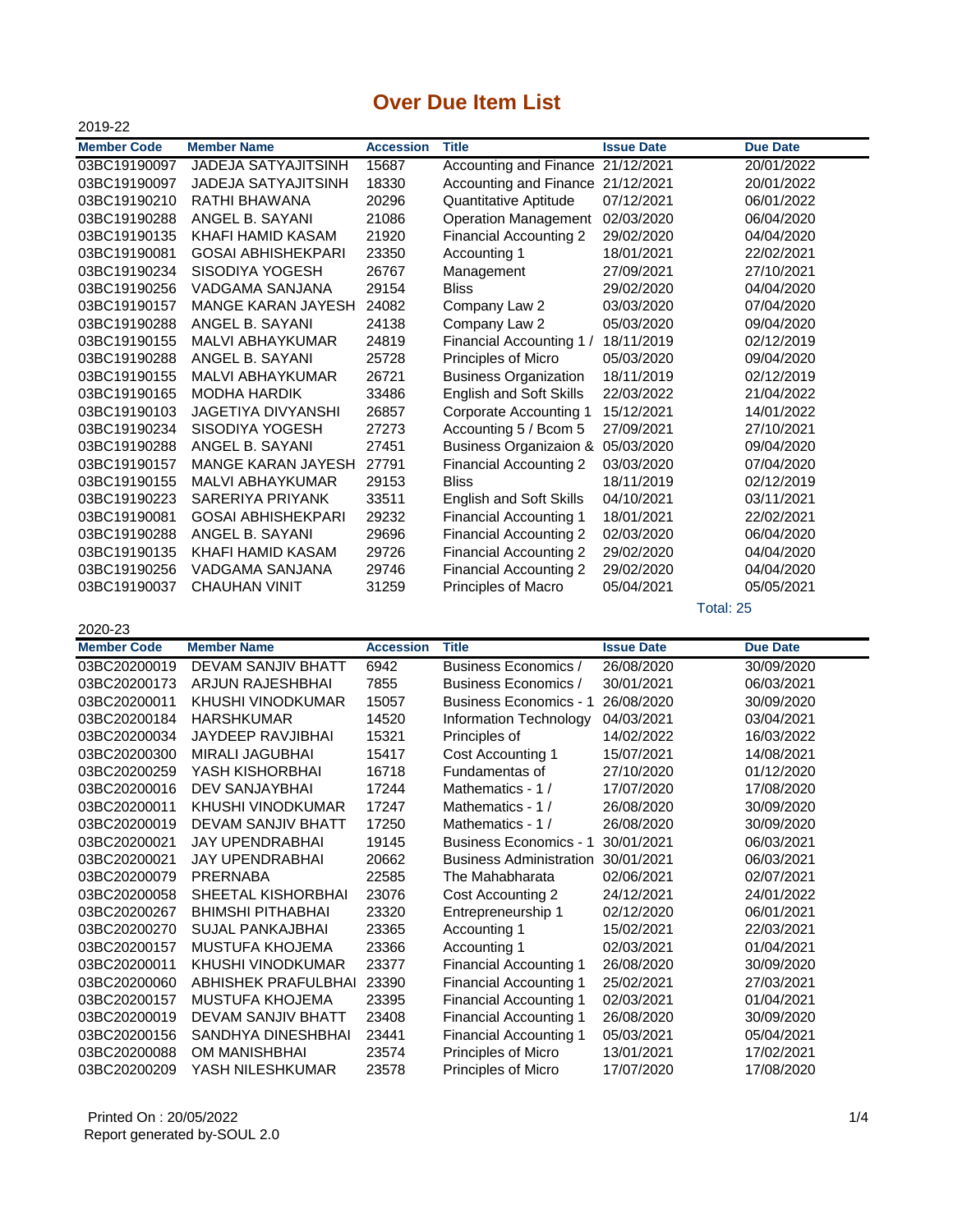## **Over Due Item List**

| 03BC20200016 | <b>DEV SANJAYBHAI</b>      | 24601  | Company Law 1 / Bcom 17/07/2020   |            | 17/08/2020 |
|--------------|----------------------------|--------|-----------------------------------|------------|------------|
| 03BC20200173 | ARJUN RAJESHBHAI           | 24604  | Company Law 1 / Bcom              | 30/01/2021 | 06/03/2021 |
| 03BC20200209 | YASH NILESHKUMAR           | 24609  | Company Law 1 / Bcom              | 17/07/2020 | 17/08/2020 |
| 03BC20200259 | YASH KISHORBHAI            | 24611  | Company Law 1 / Bcom              | 27/10/2020 | 01/12/2020 |
| 03BC20200267 | <b>BHIMSHI PITHABHAI</b>   | 24612  | Company Law 1 / Bcom              | 02/12/2020 | 06/01/2021 |
| 03BC20200060 | ABHISHEK PRAFULBHAI        | 24787  | <b>Business Organization</b>      | 25/02/2021 | 27/03/2021 |
| 03BC20200016 | <b>DEV SANJAYBHAI</b>      | 24810  | Financial Accounting 1 /          | 17/07/2020 | 17/08/2020 |
| 03BC20200021 | <b>JAY UPENDRABHAI</b>     | 24816  | Financial Accounting 1 /          | 30/01/2021 | 06/03/2021 |
| 03BC20200209 | YASH NILESHKUMAR           | 24829  | Financial Accounting 1 /          | 17/07/2020 | 17/08/2020 |
| 03BC20200082 | YASHPALSINH                | 24867  | Cost Accounting 1 /               | 16/12/2021 | 15/01/2022 |
| 03BC20200173 | <b>ARJUN RAJESHBHAI</b>    | 25108  | Accounting 1 / Bcom               | 30/01/2021 | 06/03/2021 |
| 03BC20200060 | ABHISHEK PRAFULBHAI        | 25117  | Accounting 1 / Bcom               | 25/02/2021 | 27/03/2021 |
| 03BC20200058 | SHEETAL KISHORBHAI         | 25139  | Cost Accounting 1 /               | 24/12/2021 | 24/01/2022 |
| 03BC20200300 | <b>MIRALI JAGUBHAI</b>     | 25216  | Principles of Macro               | 15/07/2021 | 14/08/2021 |
| 03BC20200229 | <b>JIGAR MAHESHBHAI</b>    | 24768  | Accounting 3 / Bcom               | 14/07/2021 | 13/08/2021 |
| 03BC20200079 | <b>PRERNABA</b>            | 26052  | <b>SITA</b>                       | 02/06/2021 | 02/07/2021 |
| 03BC20200079 | <b>PRERNABA</b>            | 26065  | 7 Secrets of the                  | 02/06/2021 | 02/07/2021 |
| 03BC20200267 | <b>BHIMSHI PITHABHAI</b>   | 26725  | <b>Business Organization</b>      | 02/12/2020 | 06/01/2021 |
| 03BC20200259 | YASH KISHORBHAI            | 26796  | Financial Accounting 1 /          | 27/10/2020 | 01/12/2020 |
| 03BC20200300 | <b>MIRALI JAGUBHAI</b>     | 26888  | <b>Corporate Accounting 1</b>     | 15/07/2021 | 14/08/2021 |
| 03BC20200140 | EKTA DILIPBHAI NAKUM       | 27805  | Company Law 2                     | 17/09/2021 | 18/10/2021 |
| 03BC20200088 | <b>OM MANISHBHAI</b>       | 29157  | <b>Bliss</b>                      | 13/01/2021 | 17/02/2021 |
| 03BC20200216 | <b>RUSHIRAJSINH</b>        | 29166  | <b>Bliss</b>                      | 20/07/2020 | 19/08/2020 |
| 03BC20200064 | <b>ZENIL KETAN GOSRANI</b> | 29797  | Prelude                           | 18/04/2022 | 18/05/2022 |
| 03BC20200286 | <b>PRUSHTIBEN</b>          | 29860  | Income Tax Law and                | 22/07/2021 | 21/08/2021 |
| 03BC20200286 | <b>PRUSHTIBEN</b>          | 30834  | Income Tax Law &                  | 22/07/2021 | 21/08/2021 |
| 03BC20200140 | EKTA DILIPBHAI NAKUM       | 31104  | <b>Business Organizaion &amp;</b> | 17/09/2021 | 18/10/2021 |
| 03BC20200108 | <b>HITARTH ATULKUMAR</b>   | 31853  | Prelude                           | 18/12/2021 | 17/01/2022 |
| 03BC20200075 | <b>KRUSHNAPALSINH</b>      | 31866  | Prelude                           | 18/12/2021 | 17/01/2022 |
| 03BC20200236 | DARSHAN DIPESHBHAI         | 31868  | Prelude                           | 07/04/2022 | 07/05/2022 |
| 03BC20200140 | EKTA DILIPBHAI NAKUM       | 031629 | Personal Selling &                | 17/09/2021 | 18/10/2021 |
| 03BC20200268 | <b>CHIRAG SHAILESHBHAI</b> | 32373  | Cost Accounting 1                 | 19/01/2022 | 18/02/2022 |
| 03BC20200058 | SHEETAL KISHORBHAI         | 32380  | <b>Business</b>                   | 15/12/2021 | 14/01/2022 |
| 03BC20200058 | SHEETAL KISHORBHAI         | 33014  | Income Tax Law and                | 01/12/2021 | 31/12/2021 |
| 03BC20200016 | <b>DEV SANJAYBHAI</b>      | 33053  | Income Tax Law and                | 18/12/2021 | 17/01/2022 |
| 03BC20200035 | <b>SHWETA RAVJIBHAI</b>    | 33582  | <b>Business Organization</b>      | 21/02/2022 | 23/03/2022 |

## Total: 60

| 2021-24            |                         |                  |                                   |                   |                 |
|--------------------|-------------------------|------------------|-----------------------------------|-------------------|-----------------|
| <b>Member Code</b> | <b>Member Name</b>      | <b>Accession</b> | Title                             | <b>Issue Date</b> | <b>Due Date</b> |
| 03BC21210240       | <b>SHARMA PRITI</b>     | 12663            | Management: Theory &              | 22/11/2021        | 22/12/2021      |
| 03BC21210213       | RACHANA KANWAR          | 23050            | General English                   | 12/04/2022        | 12/05/2022      |
| 03BC21210041       | CHOVATIYA RIDHAM        | 23388            | <b>Financial Accounting 1</b>     | 28/12/2021        | 27/01/2022      |
| 03BC21210306       | YASHVI KALPESHBHAI      | 25763            | <b>Business Organizaion &amp;</b> | 18/04/2022        | 18/05/2022      |
| 03BC21210306       | YASHVI KALPESHBHAI      | 25918            | Principles of Micro               | 18/04/2022        | 18/05/2022      |
| 03BC21210190       | NEHA BHAGAT.            | 26180            | A Modern Approach to              | 13/04/2022        | 13/05/2022      |
| 03BC21210206       | PATALIYA NIDHI          | 26638            | Office Automation / BBA           | 15/12/2021        | 14/01/2022      |
| 03BC21210306       | YASHVI KALPESHBHAI      | 29738            | Financial Accounting 2            | 18/04/2022        | 18/05/2022      |
| 03BC21210194       | PANSARA SIDDHARTH       | 31536            | Programming in Python             | 22/04/2022        | 06/05/2022      |
| 03BC21210081       | <b>GHUNCHALA YASHWI</b> | 32006            | <b>Bliss</b>                      | 16/04/2022        | 16/05/2022      |
| 03BC21210104       | <b>JADEJA PALAK</b>     | 32020            | <b>Bliss</b>                      | 01/04/2022        | 11/04/2022      |
| 03BC21210206       | PATALIYA NIDHI          | 33283            | <b>Principles of Micro</b>        | 29/10/2021        | 29/11/2021      |

Total: 12